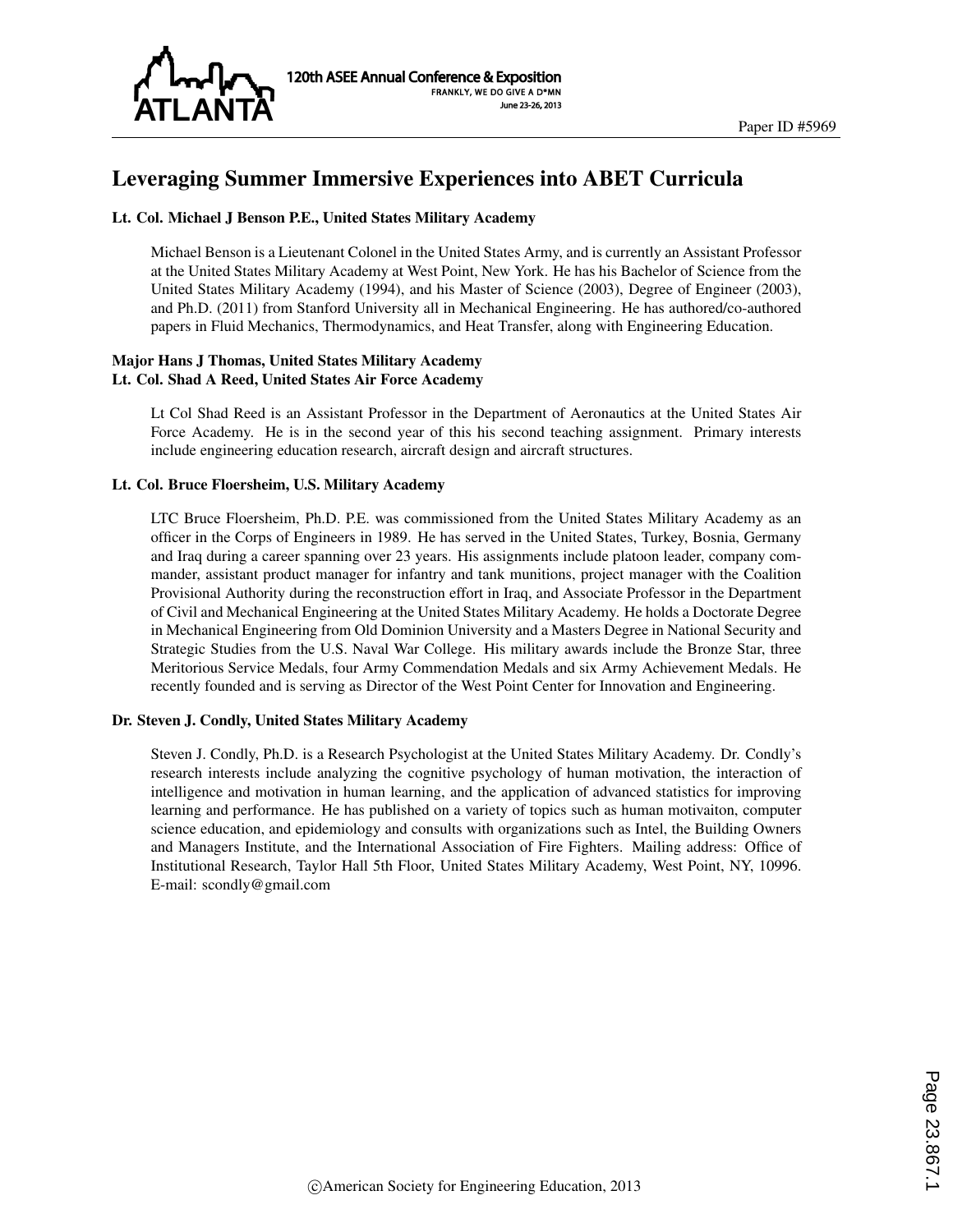# **Leveraging Summer Immersive Experiences into ABET Curricula**

## Abstract

Summer immersive experiences for undergraduate students in Aeronautical and Mechanical Engineering programs come in varied forms and can represent a substantial effort by staff and faculty, as well as considerable financial resources to coordinate. Experiences range from work in governmental laboratories and research centers to collaboration with industry partners, and may include graduate research at distant academic locations. This study seeks to evaluate the utility of these work experiences, measuring their effectiveness across ABET program outcomes and assessing their contribution to student learning and motivation to continue to learn. A survey of 53 students who conducted immersive experiences related to Aeronautical and Mechanical Engineering disciplines from the United States Air Force Academy and the United States Military Academy has been conducted. Survey results are analyzed to determine the overall value provided by the experience as measured across program outcomes outlined in ABET criteria 3 (a-k). The unique contributions available from the experience are balanced with the administrative requirements to suggest a best practice in leveraging the most from these experiences and to assist programs that might consider initiating or refining their own participation in similar programs.

# **Introduction**

For decades, the engineering community has wrestled with finding an appropriate balance between classical educational pedagogy and practical research and/or design experiences for developing engineers at the undergraduate level. There is no single recipe for success that all programs should follow, though much has been discussed on the topic and the idea of change and reform is not a new one<sup>1-4</sup>. An example of a major reform activity is the timing of the introduction of engineering design into a program's curriculum. The literature is replete with generally successful examples, a subset of which can be found in the references suggested by Dym et  $al^5$ . Substantial reformative progress on a broad scale has been made since Engineering Criteria 2000 was first introduced as an ABET initiative designed to make step changes in engineering education<sup>6</sup>. It recommends assessment metrics designed to assist programs with continuous improvement. Commonly, Criterion 3 – Program Outcomes and Assessment, is discussed. According to ABET, engineering programs must demonstrate that their graduates have:

- (a) ability to apply knowledge of mathematics, science, and engineering,
- (b) ability to design and conduct experiments, as well as to analyze and interpret data,
- (c) ability to design a system, component, or process to meet desired needs,
- (d) ability to function on multi-disciplinary teams,
- (e) ability to identify, formulate, and solve engineering problems,
- (f) understanding of professional and ethical responsibility,
- (g) ability to communicate effectively,

(h) broad education necessary to understand the impact of engineering solutions in a global and societal context,

- (i) recognition of the need for, and an ability to engage in life-long learning,
- (j) knowledge of contemporary issues,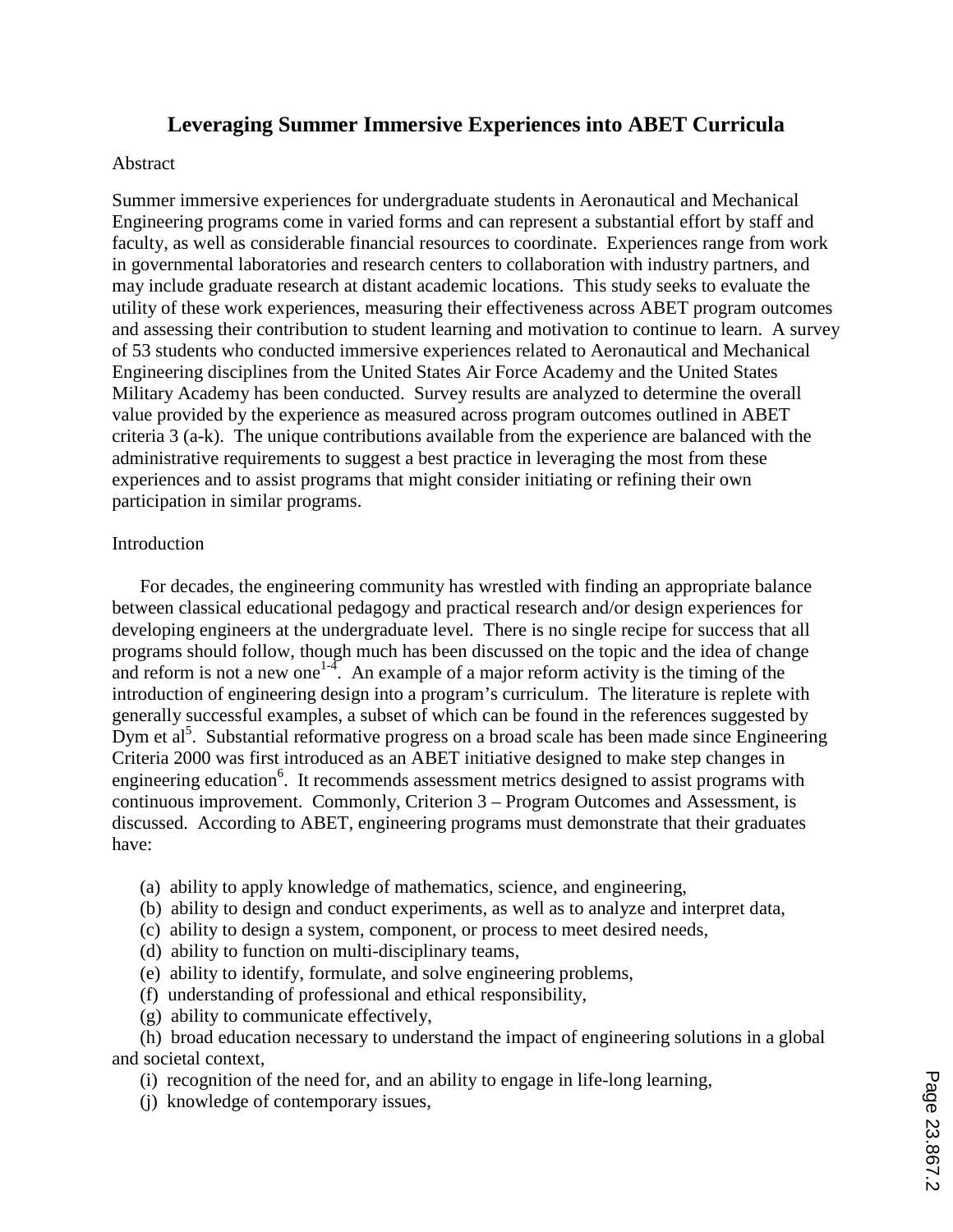(k) ability to use the techniques, skills, and modern engineering tools necessary for engineering practice.

Largely due to the ABET initiatives, capstone or design courses emerged as one response to an increasingly positive view of incorporating project-oriented work into undergraduate engineering programs. Kolb's work is often cited regarding experiential learning as the start of discussions regarding active experimentation<sup>7</sup>. Along with others, Siddique et. al. map educational objectives and learning environment to projects in their assessment of a particular capstone experience<sup>8</sup>, with a positive assessment for their articulated outcomes. Generally, the literature is supportive of capstone experiences<sup>3, 8-15</sup>, and since these senior projects can sometimes span multiple years, extensive administrative and faculty support is often required. In some cases, new organizations or project centers within departments or engineering schools are formed to handle the administrative/support requirements, such as in Floersheim et. al.<sup>16</sup>. This may be especially true as the projects mature into interdisciplinary efforts with diverse sponsors/clients, funding streams and student/faculty participation across departments/colleges.

The general idea of undergraduate research is more hotly debated than that of capstone or senior design projects<sup>17-21</sup>, but it appears to be gaining in support across a broad contingent of universities. The Massachusetts Institute of Technology developed the first institution-wide undergraduate research program in 1969, with many other institutions following suit in the subsequent decades<sup>3, 22</sup>. Assessments, such as the one done at the University of Delaware<sup>22, 23</sup>, increasingly include program graduates, though limitations in sample size and diversity in population and control groups challenge any such undertaking. Of note  $in^{22}$ , the highest rated research-type experience by alumni was the summer internship, which exceeded individual research, honors classes, employment, and studies abroad. The summer internship experience is varied in application. At Purdue<sup>24</sup>, it functions as a cooperative degree program with three separate 12-week experiences, but for most realizations, it is a single summer, usually late in the undergraduate experience. While summer internship opportunities occur with industry partner support, there is little literature available that assesses diverse internship opportunities across a range of categories.

In light of the background discussion above, the objective of this introductory effort is twofold. First, we provide a broad overview of the results of the program with regard to ABET outcomes. Second, we recommend potential best practices for internships of each type within the context of the two institutional types that generated the data, with implementation and assessment of these best practices planned as a future activity.

#### Summer Internship Opportunities

The summer internship opportunity, as defined within the context of this work, is an optional, practical engineering experience afforded to students at the United States Military Academy (USMA, West Point, NY) and the United States Air Force Academy (USAFA, Colorado Springs, CO) during the summer with no academic credit generally awarded. Each of the programs surveyed are semester-based, with an available summer time window for students lasting approximately 11 weeks. In addition to academic opportunities, there are competing demands for student time including mandatory military and/or physical development programs. Not all students have sufficient time to enroll in a summer academic internship, although some form of summer developmental program is included as a graduation requirement from each of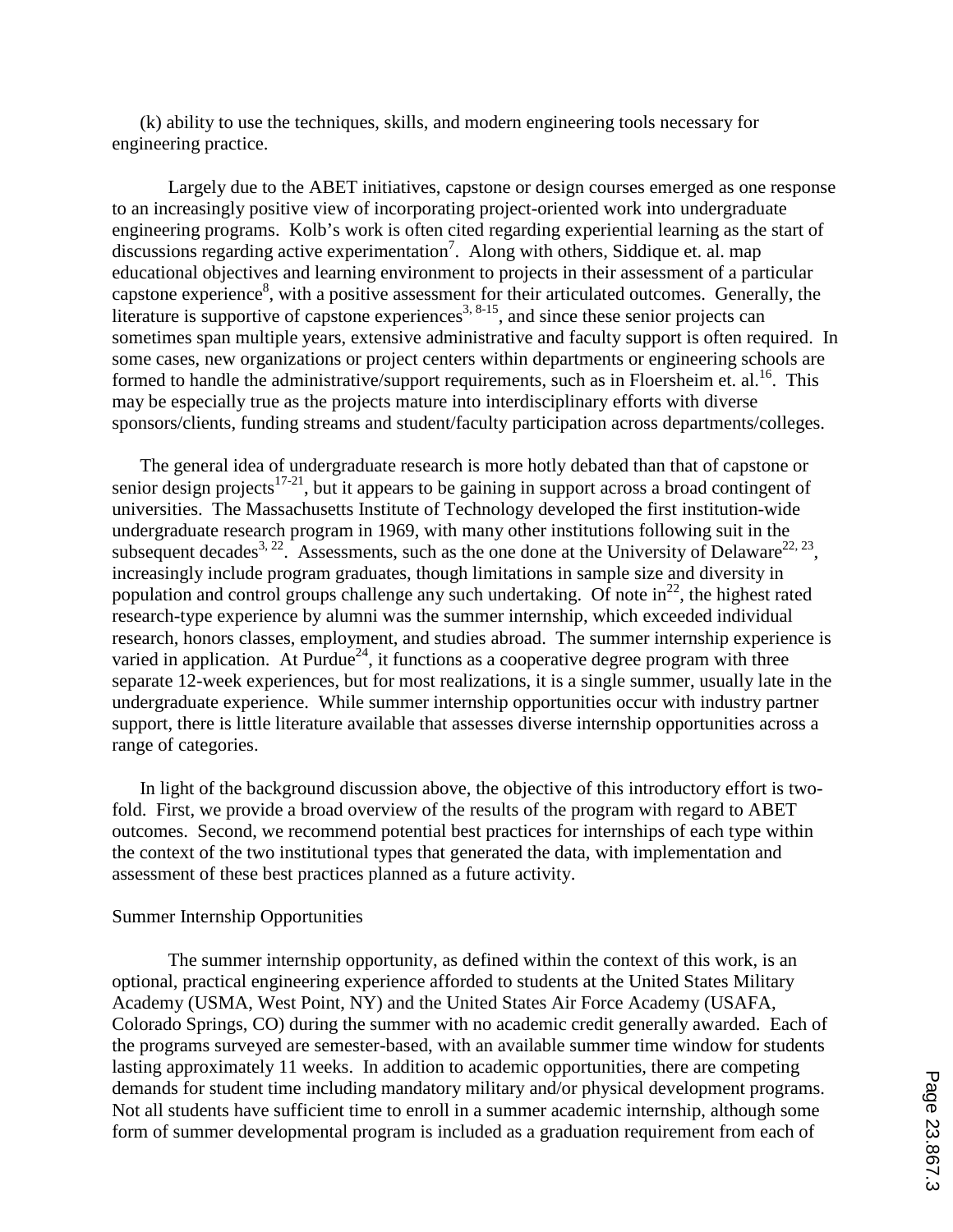the institutions participating in this study. These opportunities have different lengths, with 42% lasting 17-21 days for the included study, 13% 22-28 days, and the remainder 29-44 days in duration.

In most cases, the students are allowed to request specific opportunities based on appropriate backgrounds and utilizing a single page project description that is provided. The description includes a project title, description, geographic information, project point of contact details, academic requirements, and preferred time windows if applicable. Some students will be pre-selected to attend specific internships that are aligned with academic year research or capstone design projects with which those students are engaged. Further, the summer internship program is generally available to students who have declared their academic major, an event that usually happens during the 2<sup>nd</sup> undergraduate year. Figure 1 illustrates the numbers of years of schooling completed by each participant prior to attending their internship. The majority of the students attended their internship after completing three years of academic study. Approximately 2/3 of the survey participants were enrolled in the USMA Mechanical Engineering program, the remainder were enrolled in the USAFA Aerospace Engineering program.



**Figure 1. Student intern population as represented by the number of years of study completed at their home institution prior to attending a summer internship.**

Project opportunities vary widely across the two institutions. The majority of projects are accepted with agreement by the host agency to provide all local support and any required travel funding. Students travelled away from the home academic institution to governmental laboratories and research facilities, partnered with corporate and industry sponsors, and also joined research groups at universities with graduate programs. Typically the students conduct the internships alone or in very small groups with peers; periodically faculty members will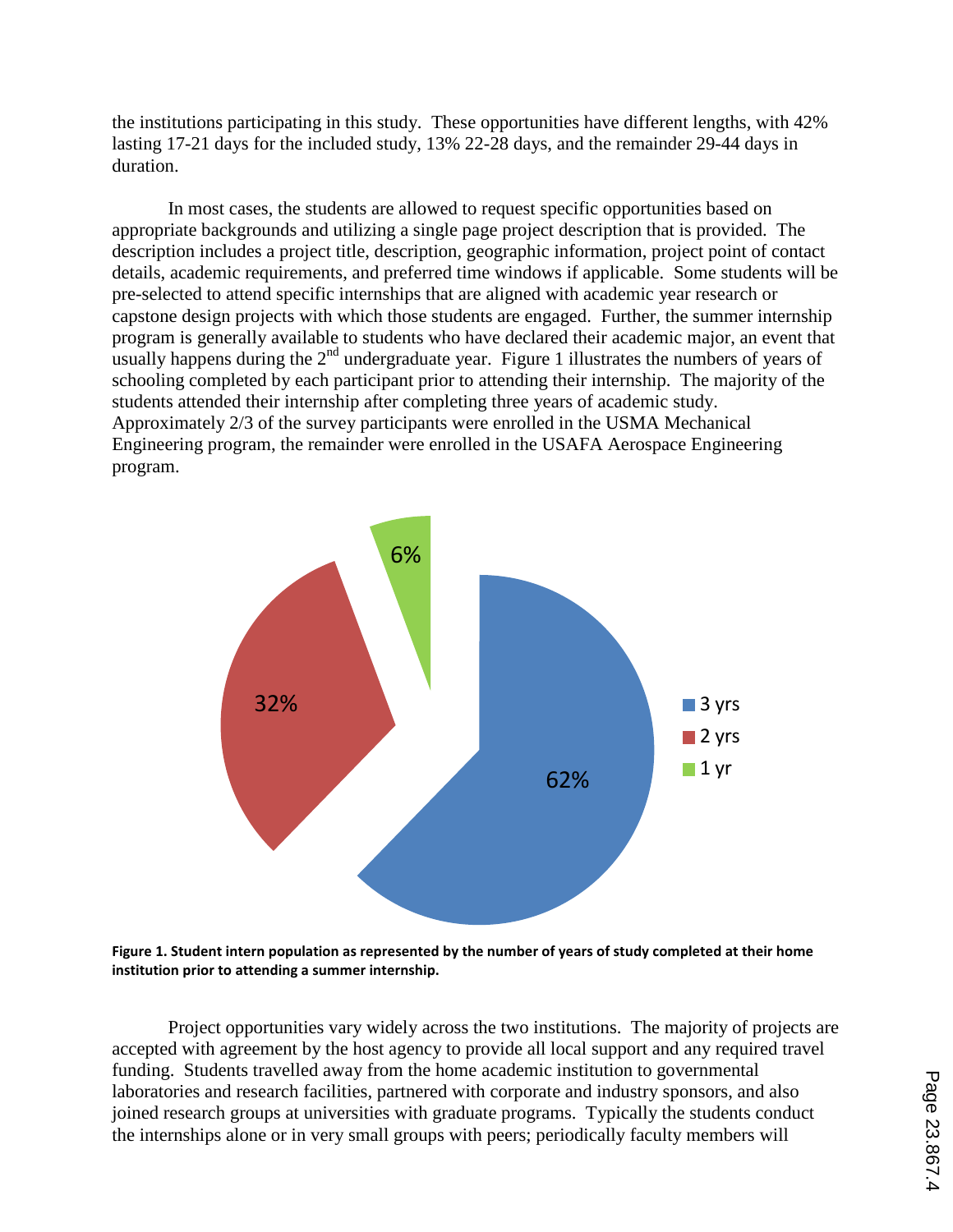accompany them or check-in on them during the summer. Table 1 provides a summary of some of the representative summer internship locations. Approximately 66% of students worked at a governmental lab or agency, 23% worked with industry sponsors, and 11% worked at academic institutions. Student responsibilities varied with the projects. In some cases, students analyzed existing data and provided summaries or conducted computational analyses of problems. In other cases, students designed and conducted experiments using existing facilities. A few projects involved identifying and solving problems on existing systems. In addition to taking the survey, most students provided an end of project summary briefing to the project sponsor and assessed the project in written form to the program facilitators from the home academic institutions.

| <b>Governmental Laboratories</b>          | <b>Industry-Sponsored</b>     | Academia                        |
|-------------------------------------------|-------------------------------|---------------------------------|
| Army Research Laboratory (ARL)            | <b>Raytheon Corporation</b>   | Naval Postgraduate School (NPS) |
| Air Force Research Laboratory (AFRL)      | Alliant Tech System (ATK)     | <b>Stanford University</b>      |
| Tank and Automotive Research and          | L <sub>3</sub> Communications | University of Maryland          |
| Development and Engineering Center        |                               |                                 |
| (TARDEC)                                  |                               |                                 |
| Aviation and Missile Research and         | <b>Sikorsky Aircraft</b>      | University of Cambridge, UK     |
| Development and Engineering Center        |                               |                                 |
| (AMRDEC)                                  |                               |                                 |
| Air Force Operational Test and Evaluation | Spring Active Inc.            |                                 |
| Center (AFOTEC)                           |                               |                                 |
| Arnold Engineering Development Center     | United Color Corporation      |                                 |
| (AEDC)                                    |                               |                                 |
| <b>NASA</b>                               | Rolls-Royce                   |                                 |
| Lincoln Laboratory at M.I.T.              | Lockheed-Martin               |                                 |
| Naval Surface Warfare Center              | Boeing                        |                                 |
| Soldier Research Development and          | <b>GENTEX</b>                 |                                 |
| Engineering Center (SRDEC)                |                               |                                 |

|  |  |  |  |  |  | Table 1. Summary of Major Project Opportunities by Category (not complete) |
|--|--|--|--|--|--|----------------------------------------------------------------------------|
|--|--|--|--|--|--|----------------------------------------------------------------------------|

### Survey Methodology

The survey was an adaptation of one designed and developed for the assessment of the goals and objectives of one of the institutions. The original items were developed by a team giving consideration to their institution's specific academic goals. This survey was pilot tested with a select group of students interning in the Washington DC area. Based on student responses and comments, the survey was adjusted for clarity and specificity; it was administered in the early fall upon the arrival of students for the new semester.

The items used in this survey were adjusted from the original survey by considering the ABET Criteria 3 (a-k) outcomes. Pilot testing was not possible as there were too few students to allow for such separate testing. However, engineering faculty, as content area experts, as well as an educational psychologist, as a survey expert, verified the new survey's content validity. As will be demonstrated below, the results provide evidence that the 28 survey items were understood by students, were responded to honestly, were able to distinguish students from one another, and overall met the team's objectives.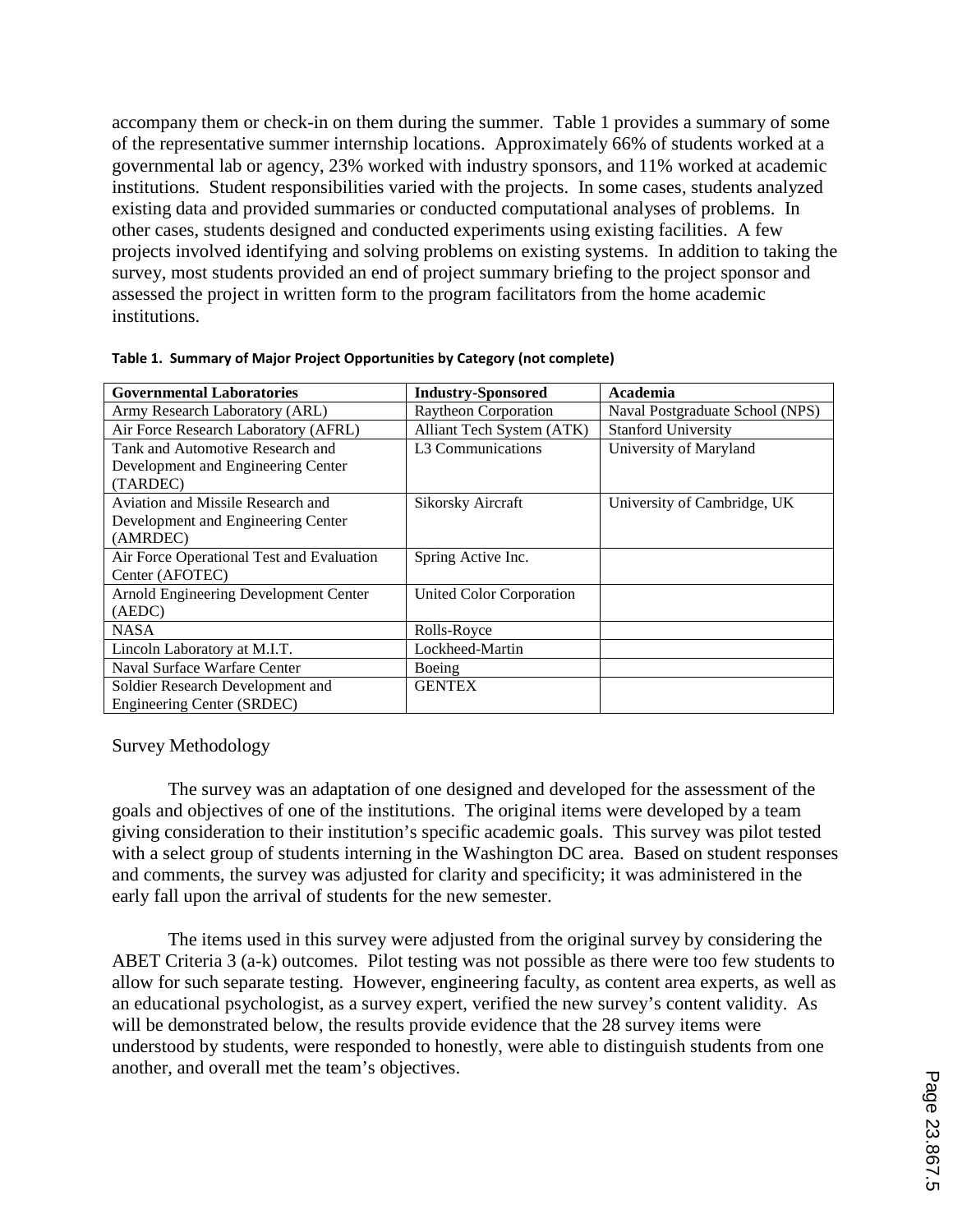# Results and Discussion

There were 28 survey questions utilized in this assessment. The Academic Individual Advanced Development (AIAD) is the name attributed to the summer internship opportunity throughout the survey and this discussion. The first category of questions identified demographic characteristics such as level of schooling, coordination, project duration, and whether the internship was directly linked to an existing or anticipated project. Table 2 lists the questions within this category.

| Question                                     | <b>Ouestion</b>                                       |
|----------------------------------------------|-------------------------------------------------------|
| 1. What was the length of your AIAD/Summer   | 5. I was given a clearly defined goal for my AIAD     |
| Internship Program?                          | either before arriving there or upon arrival.         |
| 2. What level of schooling had you completed | 6. I was able to accomplish the goal of my AIAD       |
| prior to attending your AIAD?                | in the amount of time provided.                       |
| 3. I received coordination with my AIAD      | 7. I was able to provide feedback into the project.   |
| organization prior to the start of my AIAD.  |                                                       |
| 4. My AIAD organization was prepared to      | 8. To what extent was your AIAD work linked to        |
| accept me and put me to work.                | a project in the prior school year or projected to be |
|                                              | pursued in the current school year?                   |

|  |  |  | Table 2. Questions in Survey 'Demographic Category' |  |
|--|--|--|-----------------------------------------------------|--|
|--|--|--|-----------------------------------------------------|--|

The opportunity to contact the sponsoring organization for initial project discussions was afforded to students in advance of the summer internship. Advanced coordination is required by the staff and/or faculty program manager prior to sending students to a project sponsor to define the project scope, support requirements and deliverables. Figure 2 shows the means of responses from the students who completed the survey (ratings of 1-5 with 5 representing *strongly agree* and 1 representing *strongly disagree*). The first category of questions is associated with on-boarding processes and attainment of project goals.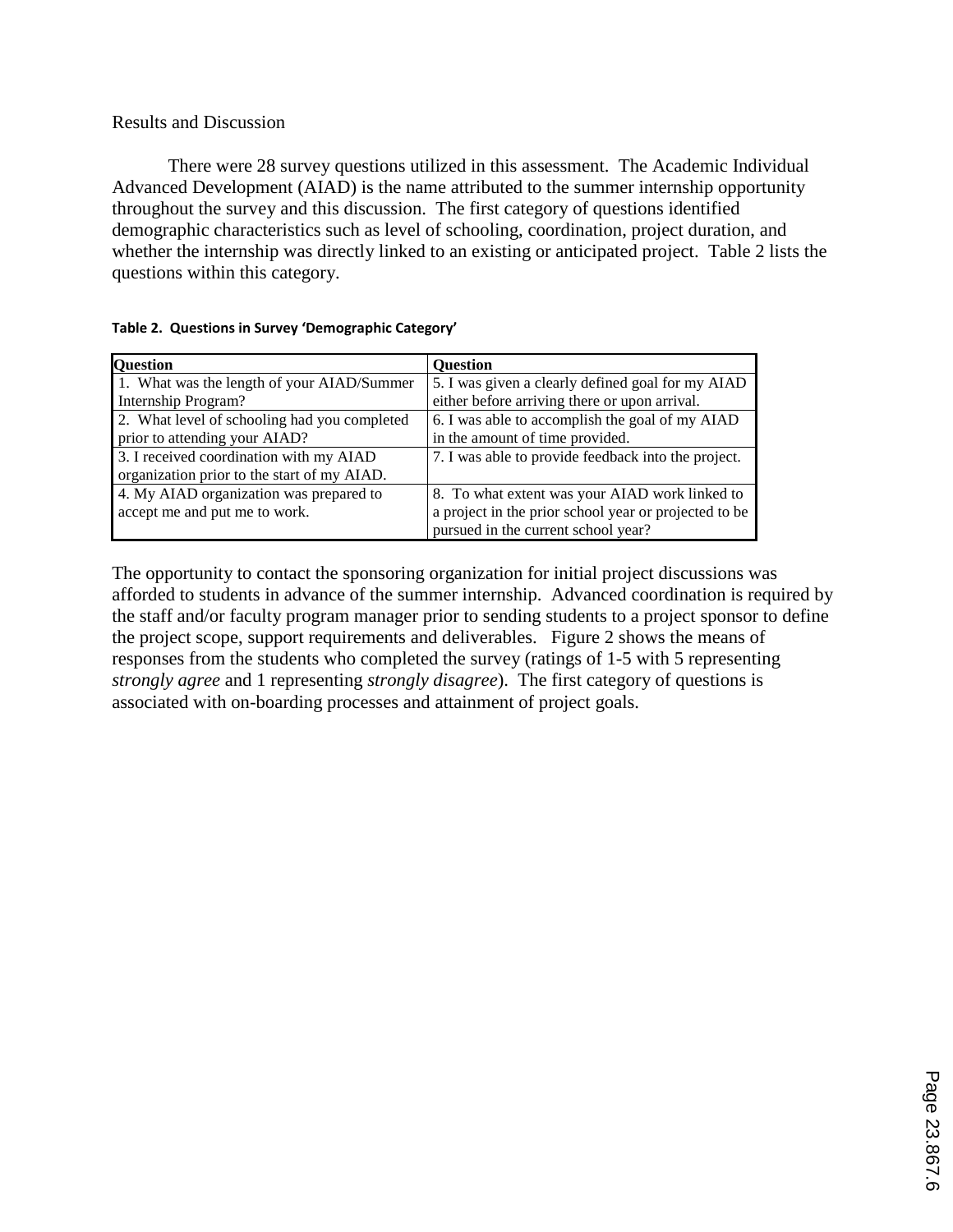

**Figure 2. Response means for survey questions linked to project on-boarding and goal attainment**

Figure 3 illustrates that for the population surveyed, a small minority had existing or future project linkages, nominally because the administration of the AIAD program is conducted independently from the senior Capstone Design/Capstone Project selection at each institution. However, a larger percentage of students pursuing independent research study will have a project that carries over from summer to academic year. At a minimum, an indirect linkage is expected, as senior projects and summer internships have a common theme of supporting either the Aeronautical or Mechanical Engineering programs at the institutions.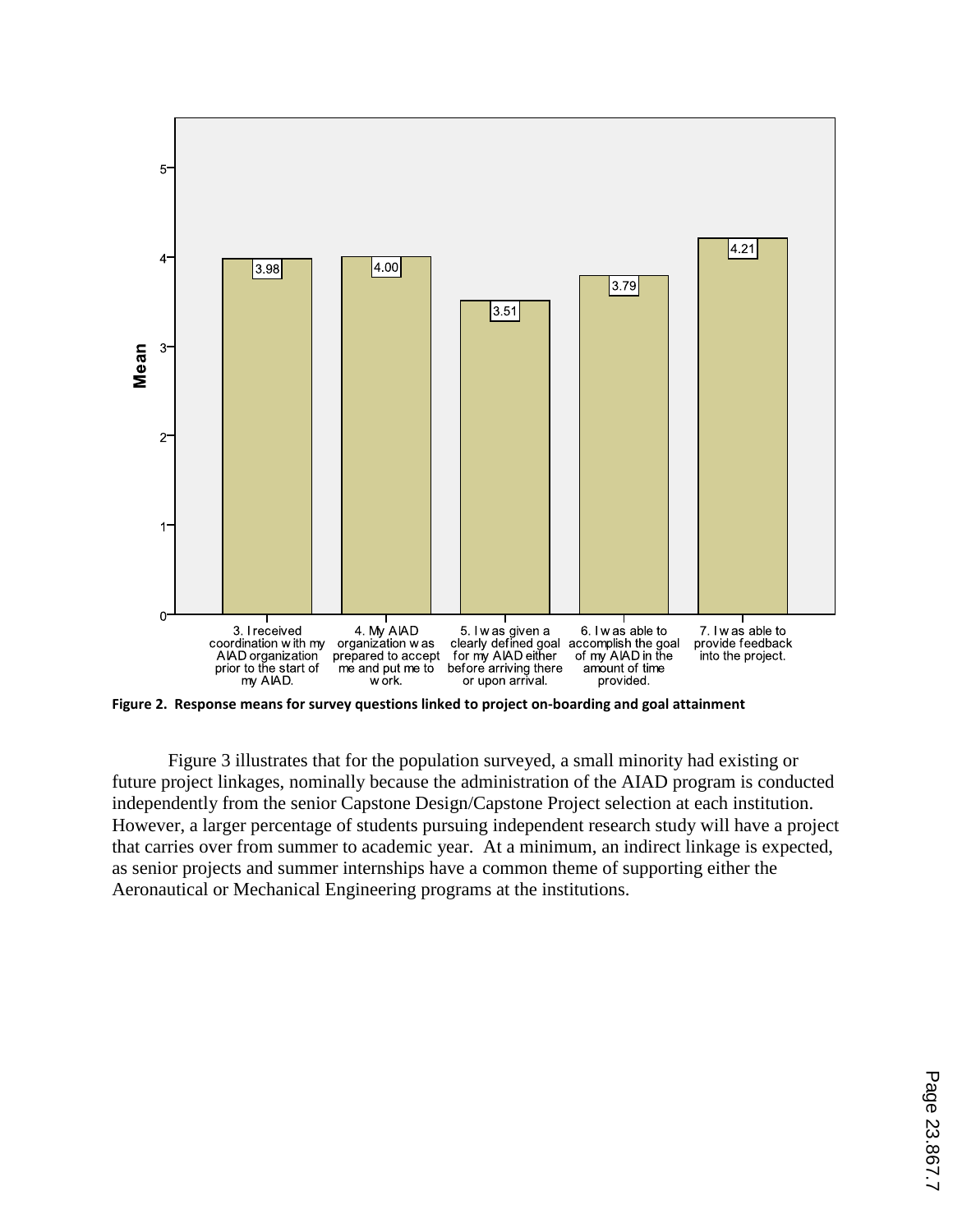

To what extent was your AIAD work linked to a project in the prior school year or projected to be pursued in the current school year?

**Figure 3. Project linkage (Question 8)**

The next category of questions investigates the perceived preparation level of the students who travelled. Table 3 lists the questions from this category along with a statistical summary of the mean and standard deviation of each item using the same 5-point Likert scale as before. It is worth noting the fairly large standard deviations associated with the latter 2 questions regarding suitability of particular projects for continued study. In general, however, Mechanical Engineering and Aeronautical Systems majors felt like they were adequately prepared or the project was appropriately crafted to their skill levels, as indicated by the relatively high mean value for questions 11 and 12.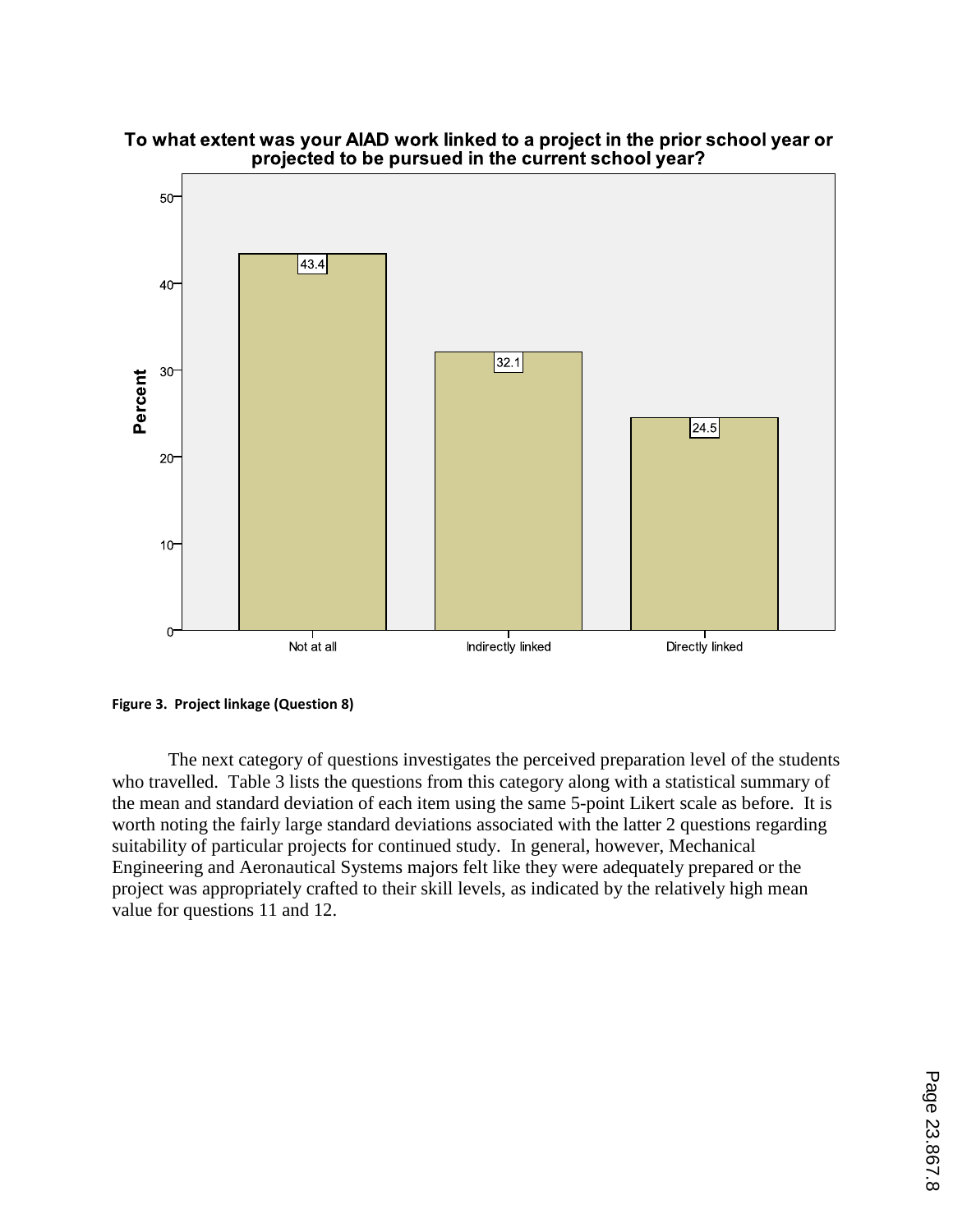**Table 3. Questions related to the preparation level of students conducting internships.**

| <b>Question</b>                                                                                     | <b>Mean</b> | <b>SD</b> |
|-----------------------------------------------------------------------------------------------------|-------------|-----------|
| 11. My experiences in the Mechanical/Aero Engineering program prepared me                           | 4.11        | 0.85      |
| for my AIAD/internship experience.                                                                  |             |           |
| 12. My AIAD reinforced concepts, theories, or principles learned previously in $\vert 4.13 \rangle$ |             | 0.86      |
| my Mechanical Engineering program.                                                                  |             |           |
| 13. The research/project I started during my AIAD could be continued and                            | 3.26        | 1 27      |
| completed in one academic year as an Individual Study or Capstone Project.                          |             |           |
| 14. The research/project I started during my AIAD would be appropriate as a                         | 3.35        | 1 25      |
| Mechanical Engineering Individual Study or Capstone Project.                                        |             |           |

The final category of questions relates to the ABET Program Outcomes addressed previously. In Table 4, several of the outcomes have been de-composed in such a way as to reduce multi-factor confounding and allow for a Likert scale rating of distinct metrics. In three cases, two questions were utilized for a single program outcome, as in questions 16-17 (outcome b), 21-22 (outcome f), and 27-28 (outcome k). In two of these cases there is a significant difference in the average response based on the isolated metrics in question, such as with questions 16 and 17 which have well over a half point separating them. Broadly, the summer internship experiences received positive ratings amongst students from the context of these program outcomes. As summer internships provide a unique opportunity within the program to diversify the academic experience, they are perhaps uniquely suited to address specific program outcomes, as suggested by the relatively higher mean values in questions 17, 27 and 28.

|  | Table 4. Questions directly related to ABET Program Outcomes. |  |
|--|---------------------------------------------------------------|--|
|--|---------------------------------------------------------------|--|

| <b>Question</b>                                                                  | <b>Mean</b> | $\mathbf{SD}$ |
|----------------------------------------------------------------------------------|-------------|---------------|
| 15. Use math and/or science to solve engineering problems?                       | 3.58        | 1.19          |
| 16. Design or conduct a scientific experiment?                                   | 3.22        | 1.38          |
| 17. Analyze or interpret data?                                                   | 3.98        | 1.22          |
| 18. Take part in the design or construction of a system that had real world      | 3.79        | 1.25          |
| applications?                                                                    |             |               |
| 19. Operate on a multidisciplinary team?                                         | 3.51        | 1.19          |
| 20. Identify, formulate, or solve engineering problems?                          | 3.42        | 1.35          |
| 21. Encounter situations in which professional responsibility was displayed      | 3.81        | 1.11          |
| (e.g., Engineers showing accountability for actions)?                            |             |               |
| 22. Encounter situations in which ethical implications of actions or decisions   | 3.45        | 1.18          |
| were taken into consideration?                                                   |             |               |
| 23. Have an opportunity to present material related to the AIAD, either written  | 3.58        | 1.12          |
| or orally?                                                                       |             |               |
| 24. See how the project you worked on could have effects on the world beyond     | 3.50        | 1.16          |
| engineering, such as economic, environmental, and social impacts?                |             |               |
| 25. Identify engineering fields that you want to continue further research into? | 3.74        | 1.11          |
| 26. Learn about contemporary issues affecting the scientific or engineering      | 3.43        | 1.10          |
| communities?                                                                     |             |               |
| 27. Use engineering tools and/or techniques to accomplish the goal of your       | 4.13        | 0.97          |
| AIAD?                                                                            |             |               |
| 28. Use engineering software to accomplish the goal of your AIAD?                | 3.92        | 1 37          |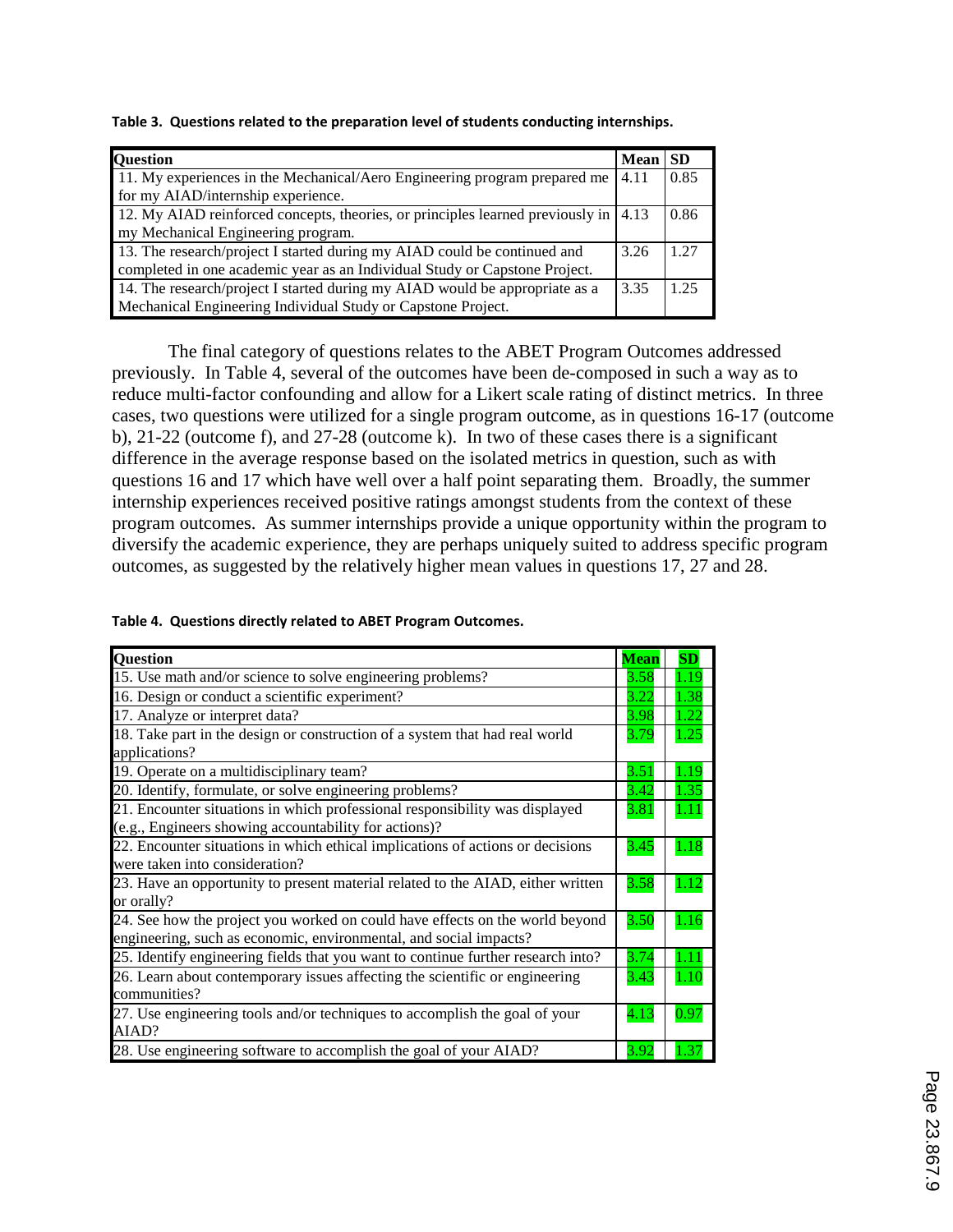Several factors were investigated further to determine whether specific groups answered questions differently than others. First, the results are separated by the category of project – governmental lab, industry, or academic and compared to assess trends. As not all questions are distinguishable using this categorization, the results are provided primarily for the questions related to the ABET Program Outcomes. Figure 4 depicts the complete list of responses to these questions by the appropriate project category.



**Figure 4. Responses to Questions 15-28 based on project category.**

Figure 4 has several notable features. Graduate school experiences were more favorably disposed towards design and implementation of an experiment with real world applications. In addition, graduate school experiences highly rated the identification of future engineering fields to pursue, and engineering tools are well used in the graduate school experience, as expected. Industry-sponsored projects had comparatively strong responses to data analysis and interpretation, and the ethical implications of the work. The use of engineering software was also strongest on average for industry-sponsored projects. Projects associated with governmental laboratories and research facilities, the most common project type of the three, held a slight edge in terms of the question relating to professional responsibility. While no single project category excelled in all areas, clearly the project category selected for a summer internship experience can have on average a more favorable influence on specific program outcomes than others. For example, Figure 4 shows that an industry-sponsored project rates highest across 50% of the program outcomes, compared to 43% for graduate school projects and only 7% for experiences at governmental laboratories.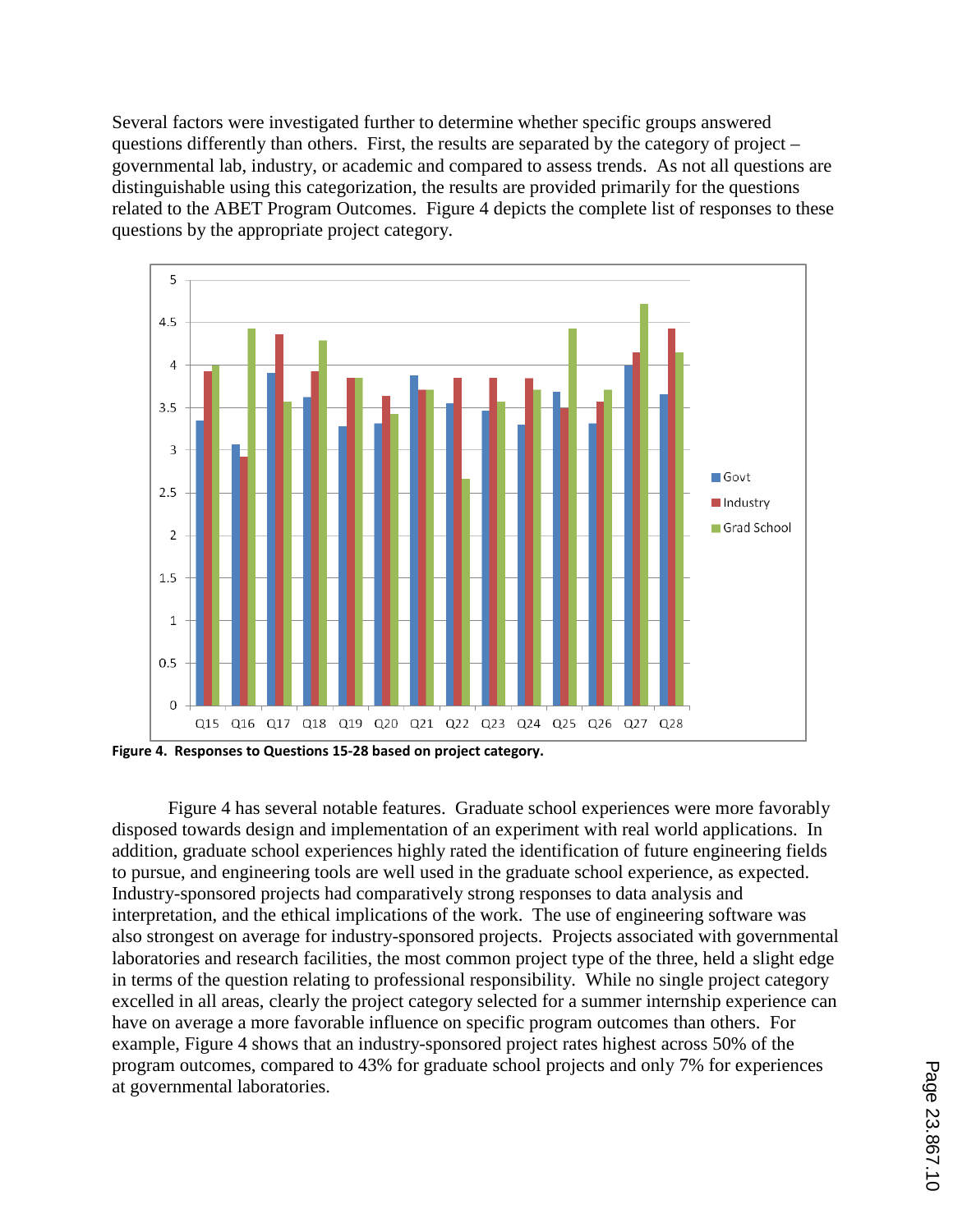A variety of additional trends were gauged to see if they had any significant effects on groups of questions. For example, project duration, which was separated into projects less than 21 days and projects more than 21 days, showed a significant deviation in terms of how Question 28 (use of engineering software) was answered. The students who went on shorter duration projects, which were 25 of the 53 respondents, had an average of 3.32 for this question, whereas students who went on longer internships had an average of 4.46. Other questions that depicted significant differences based on project duration showed a preference for the shorter projects. This included the opportunity to work as a multi-disciplinary team. Those who had shorter projects were more likely to conduct inter-disciplinary team work than those on longer projects by an average difference of 0.70 points (3.88 compared to 3.18 for longer duration projects). In addition, those on shorter projects rated their understanding of the projects effects on the world beyond engineering (Question 24) higher by an average of 0.65 (3.86 compared to 3.21). Duration of the experience did not correlate with outcome responses in a consistent enough fashion to establish any general trends based simply upon the length of the program. It is possible that since all of these projects are six weeks or less, and since there are only two distinct categories of duration to utilize for comparison, there may simply be insufficient differentiation to extract any general trends or further correlation of responses related to the project duration. A surprising result was noted when comparing the level of preparation students felt (Question 5) when arriving at their internship location. For those students who did not feel like they had a clearly defined goal upon arriving, they felt forced to identify/solve engineering problems with an average response of 4.0, compared to 3.25 for their counterparts who were given a clearer objective.

Students who had completed three years of undergraduate education were far more likely to use engineering software (Question 28) than those less experienced in the program by a substantive margin of 1.05 (4.40 compared to 3.35 for the under classes). For the minority of students who saw a linkage between their project and a previous/future project at their school (Question 8), they were less likely to design or conduct a scientific effort, perhaps because the project was too new or mature for initial experimental testing. This trait is not necessarily negative – the experimental component in several cases was conducted at the home institution. In addition, those with direct linkages between summer internship and academic projects had a stronger connection to professional responsibility (Question 21) than their counterparts with a mean score of 4.15 compared to 3.70 for those who saw no linkage to existing or future projects. It is surprising for both programs that there is not a wider array of positive outcomes for projects that have this linkage. Pedagogically, it is assumed that continuity would be a favorable characteristic in terms of program outcomes, but the data to date does not support this conclusion.

The grade point average (GPA) within the major was used to see whether high academic performance correlated with any of the responses on specific questions in the survey. Two questions, 24 and 26, showed a relatively high degree of positive correlation between respondent GPA and response agreement indicating that external effects and contemporary issues were more clearly visible to those with higher classroom performance. However, since most of the respondents from each institution had relatively high GPA's (nearly everyone had a 3.0 or higher, with a mean GPA of 3.56 for the interns), there was little other differentiation based on this index of performance.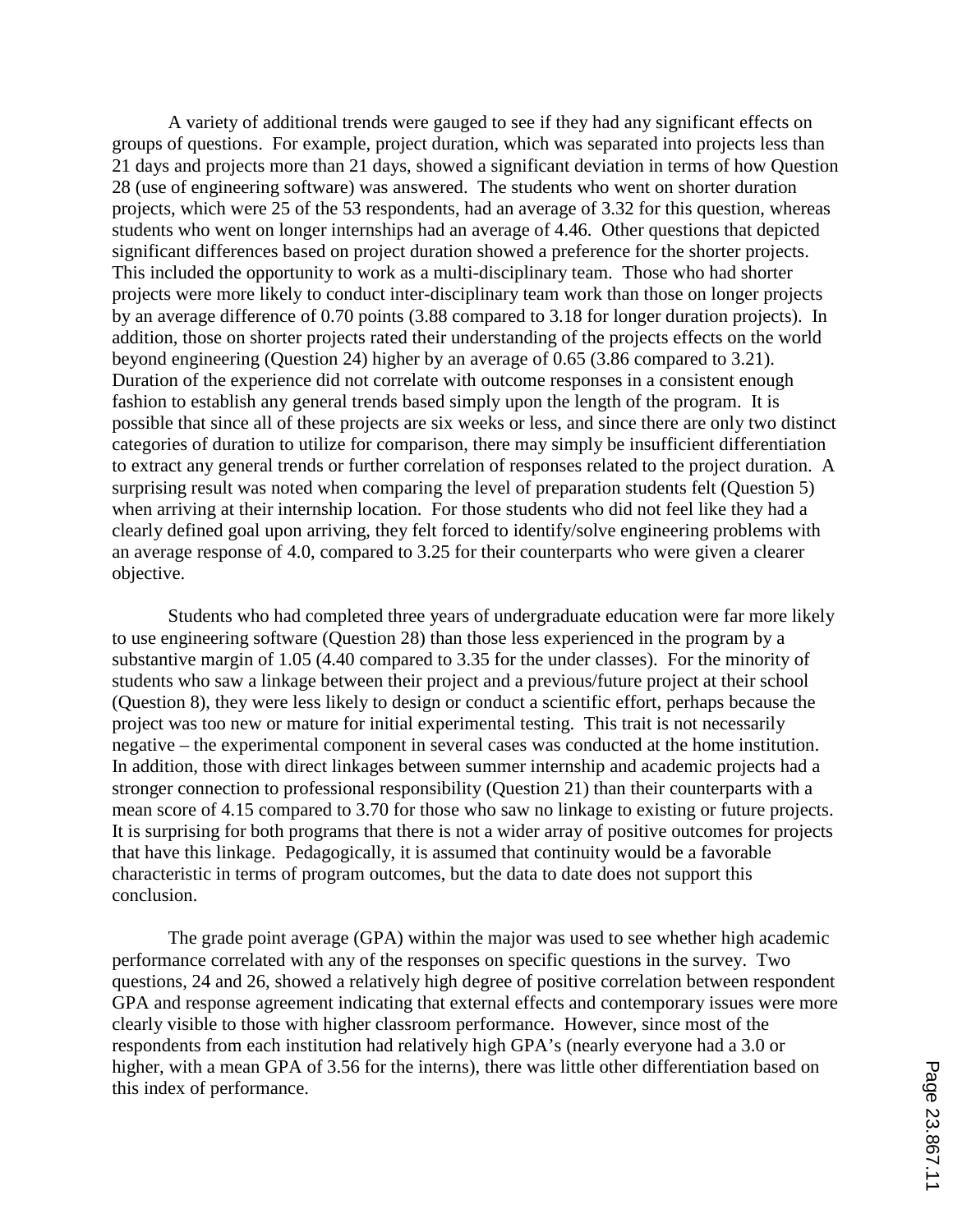The data were also analyzed with respect to each institution to determine if any significant differences exist in responses. The average GPAs for the two programs were similar (3.65 for the Mechanical Engineering students and 3.41 for the Aeronautical Engineering students) indicating that the quality of the two student populations was comparable. Additionally, each program had roughly the same percentage of students attend the three different types of internships -- governmental organization, graduate school, or industry partner - - indicating a level of similarity between the types of opportunities available. The average Aeronautical Engineering internship lasted 28 days while the average Mechanical Engineering internship lasted 23 days. Table 5 compares the average response to selected questions for the two programs.

| <b>Survey Question</b>                                                                             | <b>Mech Eng Program</b> | <b>Aero Eng Program</b> |
|----------------------------------------------------------------------------------------------------|-------------------------|-------------------------|
| 5. I was given a clearly defined goal for my AIAD either<br>before arriving there or upon arrival. | 3.74                    | 3.11                    |
| 16. Design or conduct a scientific experiment?                                                     | 3.63                    | 2.53                    |
| 19. Operate on a multidisciplinary team?                                                           | 3.74                    | 3.11                    |
| 20. Identify, formulate, or solve engineering problems?                                            | 3.24                    | 3.74                    |
| 23. Have an opportunity to present material related to the<br>AIAD, either written or orally?      | 3.41                    | 3.89                    |
| 28. Use engineering software to accomplish the goal of<br>your AIAD?                               | 3.53                    | 4.63                    |

|  |  |  |  |  | Table 5. Comparison of Mean Responses of Mechanical and Aeronautical Engineering Programs |
|--|--|--|--|--|-------------------------------------------------------------------------------------------|
|--|--|--|--|--|-------------------------------------------------------------------------------------------|

The differences seen in goals definition and presentation of material (Questions 5 and 23, respectively) are likely due to differences in program requirements and administration. For instance, the USAFA Aeronautical Engineering students were required to present a briefing for senior leadership at their internship location and write a report of the work when they returned to their home institution. In question 16, the Mechanical Engineering students (USMA) reported that they were significantly more involved  $(+1.10)$  in designing or conducting a scientific experiment. The low response by the Aeronautical Engineering students is related to an emphasis on data analysis and computational studies as opposed to physical lab experiments. Interestingly, the results in question 16 are contrasted with the response to question 20 that showed that the Aeronautical Engineering students were more involved (+0.50) with identifying, formulating and solving engineering problems. These differences are likely to be attributed to the types of projects that the students are assigned to which is in turn influenced by the length of the internships. The large difference  $(+1.10)$  in question 28 is also attributed to the length of the internships and it appears as though longer internships lead to students becoming more deeply involved in analysis and problem solving. Question 19 favors the Mechanical Engineering internships (+0.63) and this is possibly related to the inherent multidisciplinary nature of the Mechanical Engineering discipline.

## Best Practices

The suggestion of best practices from the results of this analysis is a challenging task. Since every project is different in terms of the student who arrives as well as the potential nature, location, and duration of the work to be accomplished, there is no recipe for individual success apart from broad principles. In addition, the results of the survey utilized in this study do not conclusively point to an optimum combination of internship project type, location, duration, that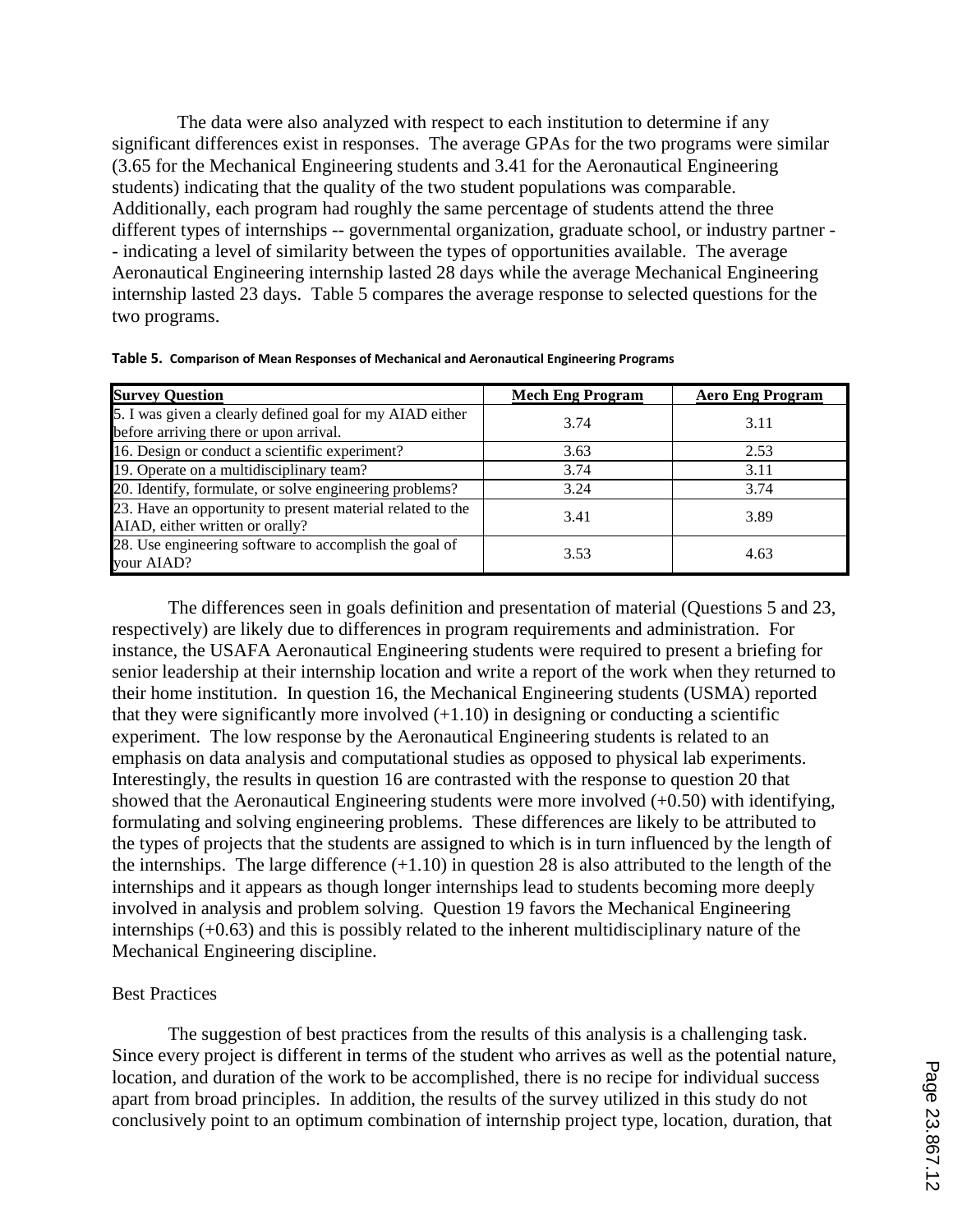would be expected to yield demonstrably improved response results for the program outcomes. However, from a broad program perspective, there are thematic elements of successful implementation of summer internship opportunities from the perspective of the impact on the overall program outcomes, based on the perception that the summer internship opportunities as administered by these two institutions are generally successful. These principles are briefly summarized in this section.

A diverse set of project opportunities sets conditions for student selection that can incorporate many factors, including geography, project outcome, focus area, and institution. Although not surveyed directly, students indicate anecdotally that geographic location is a key ingredient to student satisfaction, which can directly impact their perception of the project and experience. Historically, the most subscribed project opportunities within the program are usually set in locations that appeal to a typical college student (ie. near a warm beach with a youthful community and a vibrant night-life). In addition, students seeking competitive scholarship-related activities such as those offered through the National Science Foundation, Hertz Foundation, Winston Churchill Foundation, and others, aspire to work that could culminate in a technical publication or conference presentation. Still other students gravitate to projects based on sub-discipline or focus area within the major. Within the Mechanical Engineering program at the USMA, bio-mechanical summer internships, often at various medical facilities, are sought as the departmental coursework within this sub-discipline tends to be quite broad, whereas the project opportunities are usually quite focused with additional opportunities to observe medical practice in a clinical setting. Finally, students tend to gravitate toward reputable (well-known) industry sponsors, top tier academic institutions, and/or nationally-recognized research laboratories with which to spend their discretionary internship time. Our strategy is to offer a wide range of projects that will appeal to a broad spectrum of preferences.

Assuming there are multiple project opportunities and that students are allowed to have some say in selection of their assignments, the utilization of appropriate selection criteria is important. Faculty involvement is another important aspect. If the administration of the summer internship program is done by non-teaching members of the faculty or by a single faculty member with a very large load of student assignments to coordinate, the likelihood that an assignment will be best tailored to an individual is reduced. Faculty members who are involved with selection and preparation of the students with knowledge about the specifics of the project for which they are selecting will select more qualified students than if this is not practiced. The natural limitations regarding faculty availability and time investment will always make this difficult to achieve in practice. Finally, the student must make themselves available for an appropriate duration for the specific project. A minimum of three weeks of actual project time excluding holidays is suggested for any project designed to achieve ABET program outcomes.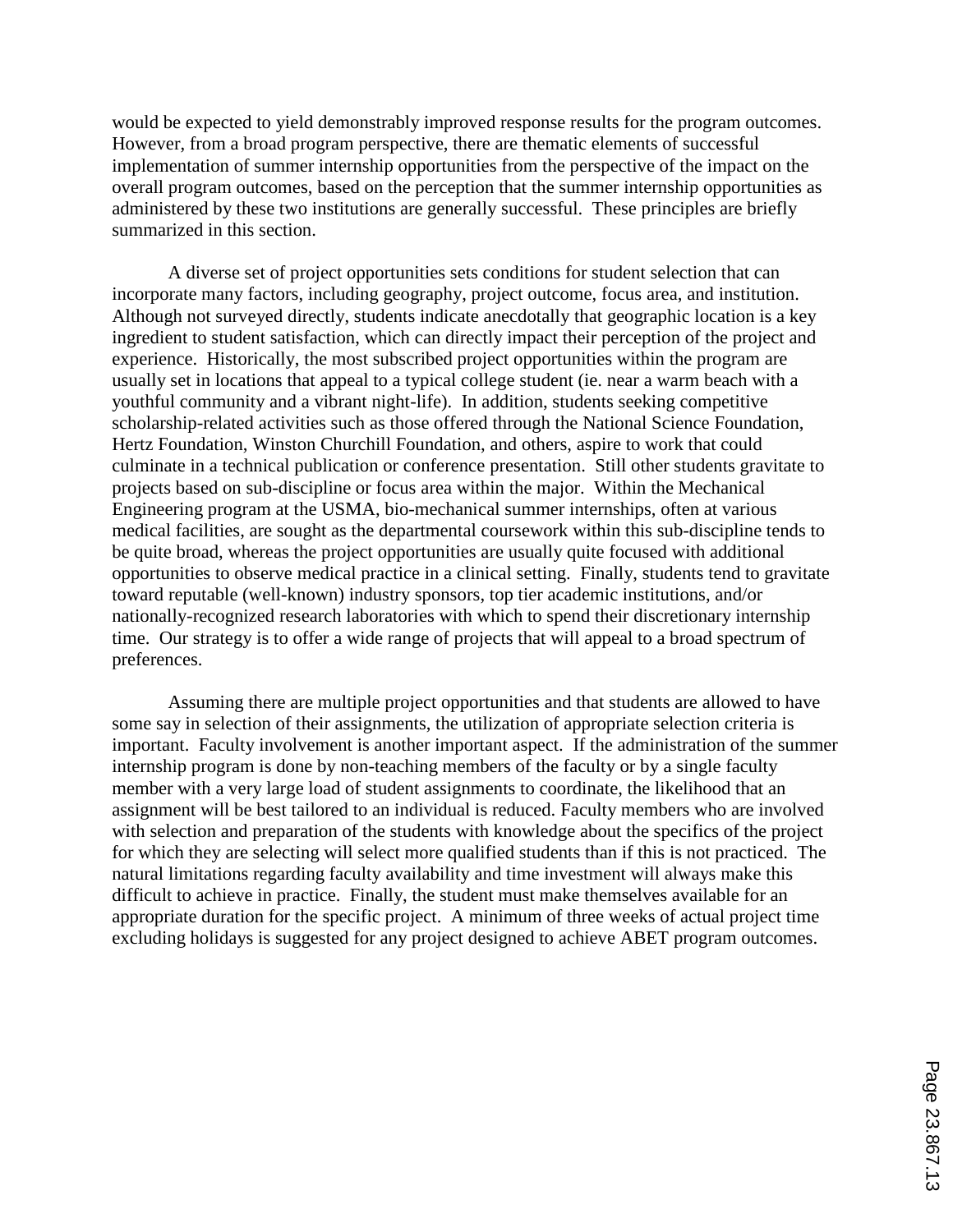### Conclusions

While this initial attempt to quantify the results of summer engineering internships as executed at the United States Military Academy and the United States Air Force Academy did not yield any startling insights that would cause us to change current practices, it does provide a baseline of information and set the stage for a continued longer-term look at the success of these programs. Primarily, the sole use of the student survey limits the assessment data set; future work should include adopting and testing complementary assessment devices. It is clear that while the activities may not be located on an academic campus, the linkage to the academic program outcomes demands that educators stay involved through the process.

A successful summer internship program may contribute in a meaningful fashion to achievement of program outcomes. A thorough review and assessment process must be incorporated to ensure that projects are meeting the requirements of the program effectively. Projects where students are not able to achieve the desired program outcomes must be discontinued to sustain success. Use of internship outbriefs to program faculty, and generation of post-project reviews facilitate the data collection for analysis. This activity will also naturally serve as a strong advertisement for the success of the partnership between project hosts and the institutions providing the student.

### References

[1] Prados, J., "Engineering Education in the United States: Past, Present, and Future," *Proceedings, International Conference on Engineering Education*, ICEE-1998.

[2] Lang, J., Cruse, S., McVey, F., and McMaster, J. "Industry Expectations of New Engineers: A Survey to Assist Curriculum Developers," *Journal of Engineering Education*, Jan 1999, pp 43-51.

[3] Seely, B. "The Other Re-Engineering of Engineering Education, 1900-1965," *Journal of Engineering Education*, July 1999, pp 285-294.

[4] Magee, C. "Needs and Possibilities for Engineering Education: On Industrial/Academic Perspective," *Massachusetts Inst of Tech Engr Syst Div – Working Paper Series*, ESD-WP-2003-04.

[5] Dym, C., Agogino, A., Eris, O., Frey, D., Leifer, L. "Engineering Design Thinking, Teaching, and Learning," *J Engr Educ*, Jan 2005, pp 103-120.

[6] "Engineering Change: A Study of the Impact of EC2000," ABET, Inc., 2006, available at http://www.abet.org/engineering-change.

[7] Kolb, A., and Kolb, D. "Learning Styles and learning Spaces: Enhancing Experiential Learning in Higher Education," *Acad Manag Learn Edu,* Vol 4, No 2:193-212.

[8] Siddique, Z., Hardre, P., Bradshaw, A., Saha, M., Mistree, F. "Fostering Innovation Through Experiential Learning," *Proceedings of the ASME 2010 Intl Design Engr Tech Conferences & Computers and Information in Engr Conference*, Paper No DETC2010-28892.

[9] Dutson, A., Todd, R., Magleby, S. "A Review of Literature on Teaching Engineering Design through Project-Oriented Capstone Courses," *J Engr Educ*, Vol 86, No 1: 17-28.

[10[ Agrawal, A., Siddique, Z. "From Goals to Products in a Senior Design Practicum Course," *Proceedings of the 2004 American Society of Engineering Education Annual Conference and Exposition*, Session 2425.